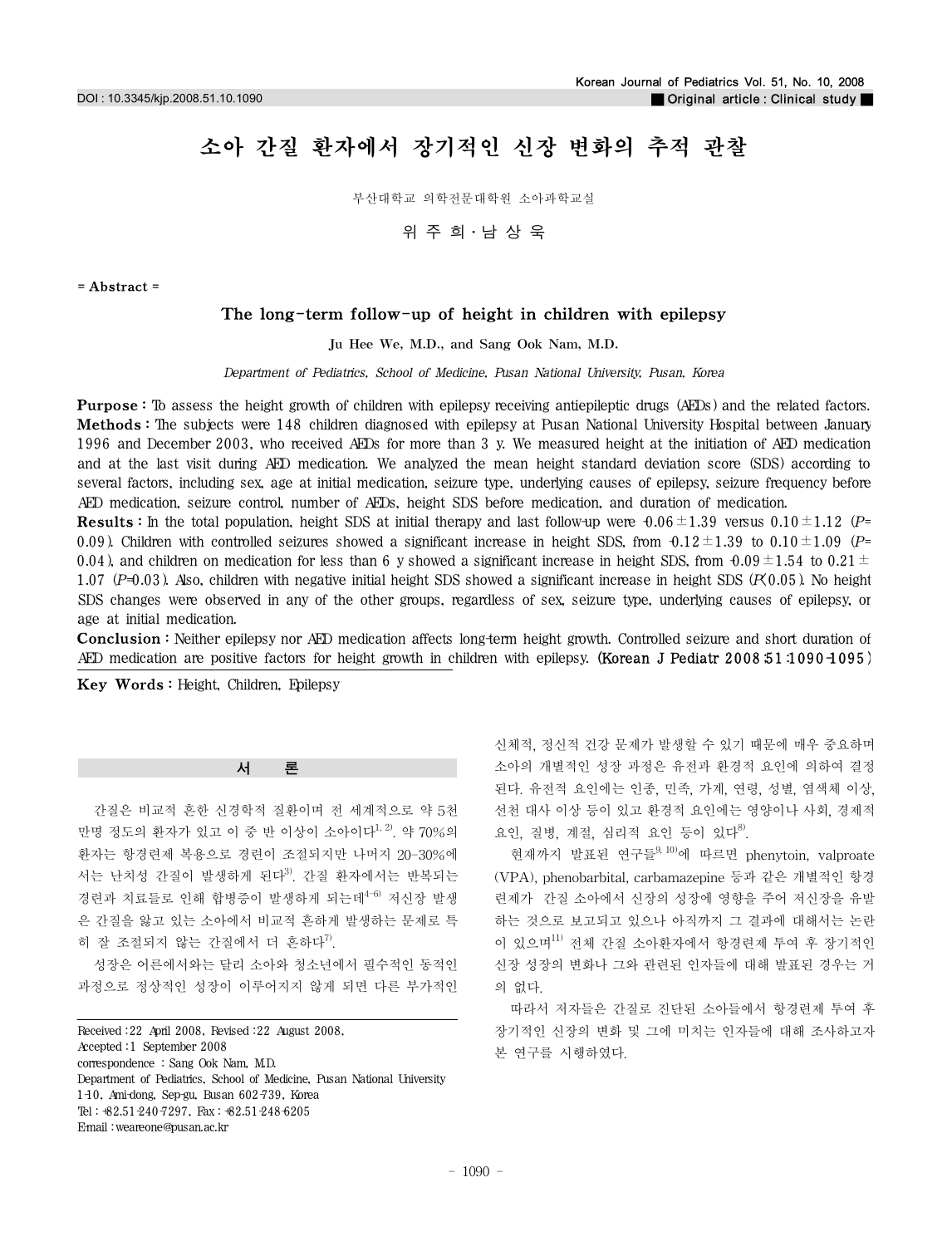#### 대상 및 방법

# 1. 대 상

1996년 1월부터 2003년 12월까지 부산대학교병원 소아과에서 처음으로 간질로 진단받고 항경련제를 최소 3년 이상 복용한 577 명 중 선천성 원인으로 신장이 작을 수 있는 경우, 성장과 연관된 내분비성 질병을 앓고 있는 경우를 제외한 148명(남아 82명, 여아 66명)을 대상으로 하였다. 제외 대상 환아들은 TORCH 감염, 터 너 증후군이나 다운 증후군 등의 염색체 이상, 산모의 약물 복용병 력이 있는 환자, 제태 기간 37주 미만의 미숙아와 출생 시의 체중 2,500 g 미만의 저체중 출생아, 왜소증, 구루병, 갑상샘 저하증, 성 장 호르몬결핍증이 있는 환자가 해당되었다. 또한 영양 결핍으로 인한 신장 성장이 발생하는 것은 당연하므로 이러한 영향을 배제 하기 위하여 윤상인두 부조화로 정상적인 음식 섭취가 불가능하여 경피 내시경 위누공이나 비위강관을 통하여 영양 공급 중인 환자 도 제외하였다.

# 2. 방 법

대상 환자 148명은 항경련제 복용 시작부터 매년 신장을 측정, 기록하였고 성별, 경련의 형태, 간질의 원인이 되는 기저 질환의 유무, 항경련제 복용 전 경련의 횟수, 경련 조절 유무, 단일 및 복 합약물요법, 항경련제 복용 전 신장, 복용 시작 나이, 복용 기간에 따라 분류하였다.

경련의 형태는 임상양상과 뇌파검사 소견을 기준으로 전신발작 과 부분발작으로 나누었고 간질의 원인은 뇌자기공명영상 결과와 의무기록 조사를 토대로 하여 특발성 간질 환자군과 증후성 간질 환자군으로 나누었으며 항경련제 치료 전 경련이 1개월 동안 1회 미만으로 발생한 군과 1회 이상 발생한 군으로 나누었다. 복용 후 에 경련이 완전히 조절되거나 경련의 횟수가 복용 전 횟수의 90% 이상 감소한 군을 경련 조절군으로, 나머지를 경련 비조절군으로 나누었고 항경련제 수에 따라 단일 요법 군과 복합 요법 군으로 나누었다. 연령 대 평균 신장을 기준으로 Standard deviation score(SDS, 환아 신장-평균 신장/표준편차)을 구하여 항경련제 복용 전 신장 SDS (-)인군과 (+)인 군으로 나누어 비교하였고 복 용 시작 나이는 신장의 급성장이 이루어지는 사춘기가 시작되기 전인 10세 미만과 10세 이상인 군으로 나누었다. 복용 기간은 전 체 대상 환자의 평균 복용 기간인 6년을 기준으로 나누어 비교하 였다. 전체 환자 군과 각각의 인자로 나눈 환자 군에서 측정한 SDS 평균을 이용하여 자료를 비교하였다. SDS를 이용한 이유는 항경련제 복용 전과 후의 신장의 절대적인 수치를 비교하는 것보 다 해당 연령에서의 대상 환자의 신장 성장의 정도를 비교하는 것 이 이 연구의 목적에 합당하다고 생각되었기 때문이다. SDS 수치 의 변동 경향을 보고 그 인자가 신장의 변화에 미치는 영향을 비교 하였기 때문에 통계 처리는 Paired Student's t-test를 이용하였

고 *P*값이 0.05 미만일 때 통계적으로 유의한 것으로 판정하였다.

결 과

#### 1. 전체 대상 환자에서 신장의 변화

전체 대상 환자 148명의 복용 전 신장 SDS는 -0.06±1.39, 복 용 중 최종 추적 신장 SDS 는 0.10±1.12로 증가하였지만 통계적 유의성은 보이지 않았다(*P*=0.09, Fig. 1). 이 중 92명(62.2%)이 항 경련제 복용 전의 신장 SDS에 비해 복용 중 최종 측정한 신장 SDS가 증가했다.

# 2. 신장 변화에 영향을 주는 인자

#### 1) 성별

남자는 82명(55.4%), 여자는 66명(44.6%)으로 남녀비는 1.2:1 이었다(Table 1). 남자군과 여자군의 항경련제 복용 전 신장 SDS 는 각각 0.16±1.26, -0.33±1.49이었고 복용 중 최종 신장 SDS는 0.25±1.10, -0.08±1.13으로 복용 전과 비교했을 때 남자군(*P*= 0.39)과 여자군(*P*=0.16) 모두에서 유의한 차이가 없었다(Table 2).

# 2) 경련의 형태

전신 경련 환자는 46명(31.1%), 부분 경련 환자는 102명(68.9 %)이었다(Table 1). 두 군의 항경련제 복용 전 신장 SDS는 각각 -0.14±1.19, -0.02±1.47이었고 복용 중 최종 신장 SDS는 -0.02 ±1.38, 0.15±0.99로 전신 경련 환자군(*P*=0.49)과 부분 경련 환자 군(*P*=0.12) 모두 복용 전과 복용 후에 유의한 차이가 없었다 (Table 2).

#### 3) 간질의 원인

특발성 간질 환자는 117명(79.0%), 증후성 간질 환자는 31명 (21.0%)이었다(Table 1). 두 군의 항경련제 복용 전 신장 SDS는 각각 0.06±1.40, -0.49±1.24이었고 복용 중 최종 신장 SDS는 0.23±1.09, -0.392±1.11로 특발성 간질 환자군(*P*=0.12)과 증후



Fig. 1. Baseline height SDS (A) and last height SDS (B) in the total patient population. The horizontal lines represent the mean height SDS, and the vertical lines represent the range of height SDS.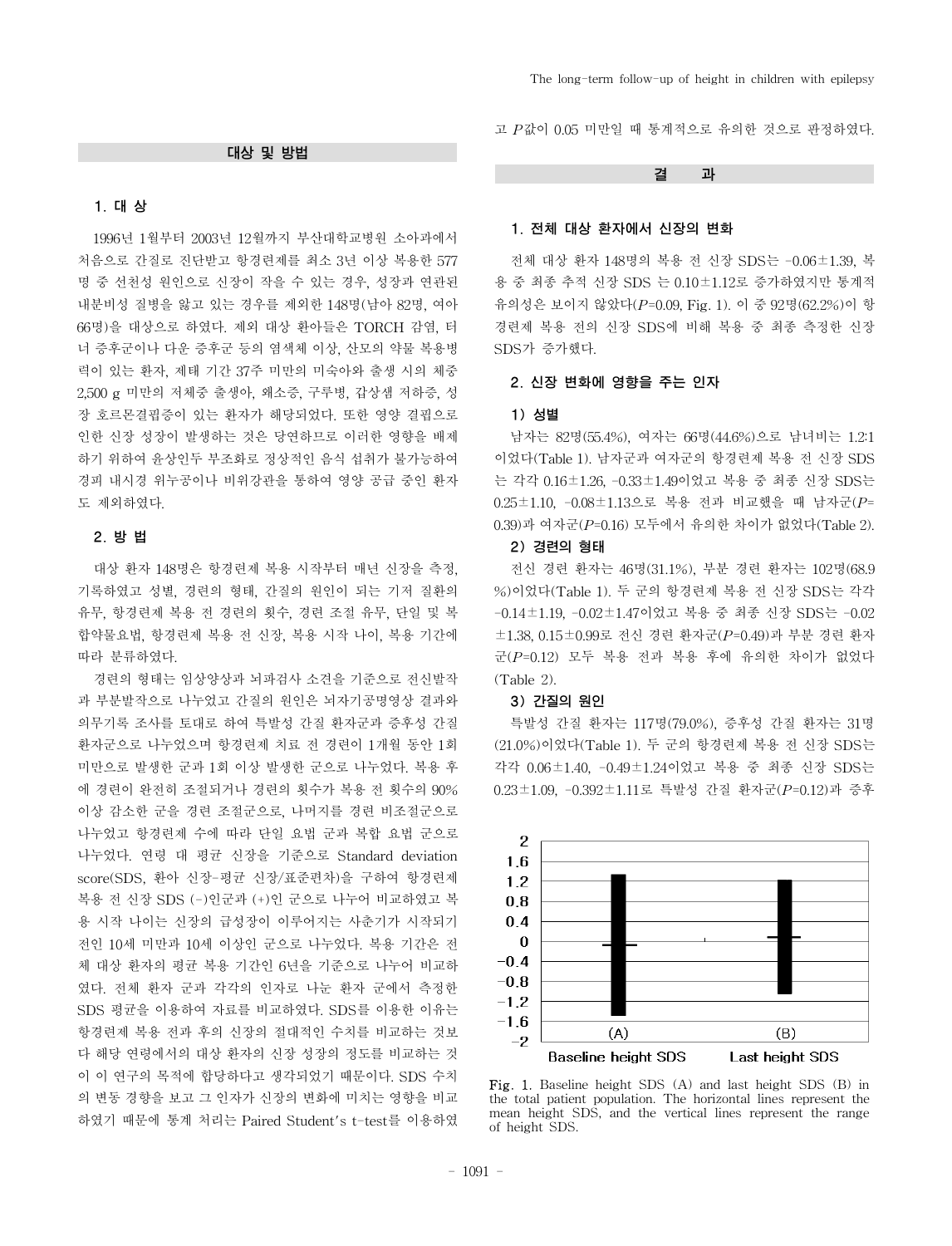Table 1. Baseline Data of the Subjects Studied

| Study variables             | $Mean \pm SD$<br>(range) | Number<br>(% ) |
|-----------------------------|--------------------------|----------------|
| Sex                         |                          |                |
| Male                        |                          | 82 (55.4)      |
| Female                      |                          | 66 (44.6)      |
| Type of seizure             |                          |                |
| Generalized                 |                          | 46(31.1)       |
| Partial                     |                          | 102 (68.9)     |
| Cause of epilepsy           |                          |                |
| Idiopathic                  |                          | 117 (79.0)     |
| Symptomatic                 |                          | 31(21.0)       |
| Seizure frequency before    |                          |                |
| AED medication              |                          |                |
| $\langle$ 1/month           |                          | 94 (63.5)      |
| $\geq$ 1/month              |                          | 54 (36.5)      |
| Seizure control             |                          |                |
| Uncontrolled seizure        |                          | 32(21.6)       |
| Controlled seizure          |                          | 116 (78.4)     |
| Number of AEDs              |                          |                |
| Monotherapy                 |                          | 85 (57.4)      |
| Polytherapy                 |                          | 63 (42.6)      |
| Baseline height SDS before  |                          |                |
| AED medication              |                          |                |
| Baseline height SDS $(-)$   |                          | 69 (46.6)      |
| Baseline height SDS (+)     |                          | 79 (53.4)      |
| Age at AED medication start | $6.7 \pm 3.8$ vrs        |                |
| $<$ 10 yrs                  | $(0.1 - 17.3$ yrs)       | 122 (82.4)     |
| $\geq$ 10 yrs               |                          | 26 (17.6)      |
| Duration of AED medication  | $5.8 \pm 2.5$ vrs        |                |
| $<$ 6 yrs                   | $(3-19y \text{ rs})$     | 91 (61.5)      |
| $\geq$ 6 yrs                |                          | 57 (38.5)      |
| Total                       |                          | 148            |

Abbreviations : SD, standard deviation; SDS, standard deviation score; AED, antiepileptic drug

성 간질 환자군(*P*=0.59)에서 모두 복용 전과 복용 후에 유의한 차 이가 없었다(Table 2).

## 4) 항경련제 복용 전 경련의 횟수

항경련제 복용 전 1개월 동안 1회 미만으로 경련이 발생한 환자 군은 94명(63.5%), 1개월 동안 1회 이상으로 경련이 발생한 환자 군은 54명(36.5%)이었다(Table 1). 두 군의 복용 전 신장 SDS는 각각 -0.10±1.44, 0.02±1.30이었고 복용 중 최종 신장 SDS는 0.11±1.03, 0.09±1.28으로 복용 전 경련의 횟수가 1개월에 1회 미만인 환자군에서는 신장 SDS가 증가하였으나 통계적 유의성은 보이지 않았다(*P*=0.09). 복용 전 경련 횟수가 1개월에 1회 이상인 환자군(*P*=0.64)에서는 복용 전과 비교해서 유의한 차이가 없었다 (Table 2).

## 5) 경련의 조절 유무

항경련제 복용 후 경련이 조절되지 않은 환자군은 32명(21.6 %), 경련이 조절된 환자군은 116명(78.4%)이었다(Table 1). 두 군의 복용 전 신장 SDS는 각각 0.17±1.35, -0.12±1.39이었고 복

Table 2. Relationship between Height SDS and Study Variables among Patients in Sub Groups

| Study variables             | Baseline<br>height<br><b>SDS</b>  | Last<br>height<br><b>SDS</b>      | $\boldsymbol{P}$<br>value |
|-----------------------------|-----------------------------------|-----------------------------------|---------------------------|
| Sex                         |                                   |                                   |                           |
| Male                        | $0.16 \pm 1.26$                   | $0.25 \pm 1.10$                   | 0.39                      |
| Female                      | $-0.33 \pm 1.49$                  | $-0.08 \pm 1.13$                  | 0.16                      |
| Type of seizure             |                                   |                                   |                           |
| Generalized                 |                                   | $-0.14 \pm 1.19$ $-0.02 \pm 1.38$ | 0.49                      |
| Partial                     | $-0.02 \pm 1.47$                  | $0.15 \pm 0.99$                   | 0.12                      |
| Cause of epilepsy           |                                   |                                   |                           |
| Idiopathic                  | $0.06 \pm 1.40$                   | $0.23 \pm 1.09$                   | 0.12                      |
| Symptomatic                 | $-0.49 \pm 1.24$ $-0.39 \pm 1.11$ |                                   | 0.59                      |
| Seizure frequency before    |                                   |                                   |                           |
| AED medication              |                                   |                                   |                           |
| $\langle$ 1/month           | $-0.10 \pm 1.44$                  | $0.11 \pm 1.03$                   | 0.09                      |
| $\geq$ 1/month              | $0.02 \pm 1.30$                   | $0.09 \pm 1.28$                   | 0.64                      |
| Seizure control             |                                   |                                   |                           |
| Uncontrolled seizure        | $0.17 \pm 1.35$                   | $0.11 \pm 1.25$                   | 0.75                      |
| Controlled seizure          | $-0.12 \pm 1.39$                  | $0.10 \pm 1.09$                   | 0.04                      |
| Number of AEDs              |                                   |                                   |                           |
| Monotherapy                 | $-0.08 \pm 1.44$                  | $0.18 \pm 1.17$                   | 0.06                      |
| Polytherapy                 | $-0.03 \pm 1.32$                  | $-0.00 \pm 1.06$                  | 0.83                      |
| Baseline height SDS before  |                                   |                                   |                           |
| AED medication              |                                   |                                   |                           |
| Baseline height $SDS(-)$    | $-1.07 \pm 1.29$                  | $-0.56 \pm 0.92$                  | < 0.00                    |
| Baseline height $SDS(+)$    | $0.83 \pm 0.69$                   | $0.68 \pm 0.95$                   | 0.17                      |
| Age at AED medication start |                                   |                                   |                           |
| $<10$ vrs                   | $0.01 \pm 1.42$                   | $0.14 \pm 1.17$                   | 0.44                      |
| $\geq$ 10 vrs               | $-0.41 \pm 1.18$                  | $-0.09 \pm 0.85$                  | 0.28                      |
| Duration of AED medication  |                                   |                                   |                           |
| $<6$ yrs                    | $-0.09 \pm 1.54$                  | $0.21 \pm 1.07$                   | 0.03                      |
| $\geq$ 6 yrs                | $-0.02 \pm 1.11$                  | $-0.07 \pm 1.20$                  | 0.70                      |
| Total                       | $-0.06 \pm 1.39$                  | $0.10 \pm 1.12$                   | 0.09                      |

Abbreviations : AED, Antiepileptic drug; SDS:, standard deviation score

용 중 최종 신장 SDS는 0.11±1.25, 0.10±1.09로 경련이 조절되 지 않은 환자군(*P*=0.754)에서는 의미 있는 차이가 관찰되지 않은 반면 경련이 조절되는 환자군(*P*=0.04)에서는 복용 전보다 복용 후의 신장 SDS가 유의하게 증가하였다(Table 2).

## 6) 복용하는 항경련제 가짓수

단일 약물 복용 군이 85명(57.4%), 복합 약물 복용 군이 63명 (42.6%)이었으며 두 군에서 복용 전 신장 SDS는 각각 -0.08±1.44, -0.03±1.32이었다. 복용 중 최종 신장 SDS는 각각 0.18±1.17, -0.00±1.06이었고 단일 약물 복용 군(*P*=0.06)에서 신장 SDS가 증 가하였으나 통계적 유의성은 보이지 않았다. 복합 약물 복용 군 (*P*=0.83)에서는 복용 전과 비교해서 유의한 차이가 없었다.

## 7) 항경련제 복용 전의 신장 SDS

항경련제 복용 전 신장 SDS가 (-)인 환자군은 69명(46.6%), 신장 SDS가 (+)인 환자군은 79명(53.4%)이었다(Table 1). 두 군 의 복용 전 신장 SDS는 각각 -1.07±1.29, 0.83±0.69이었고 복용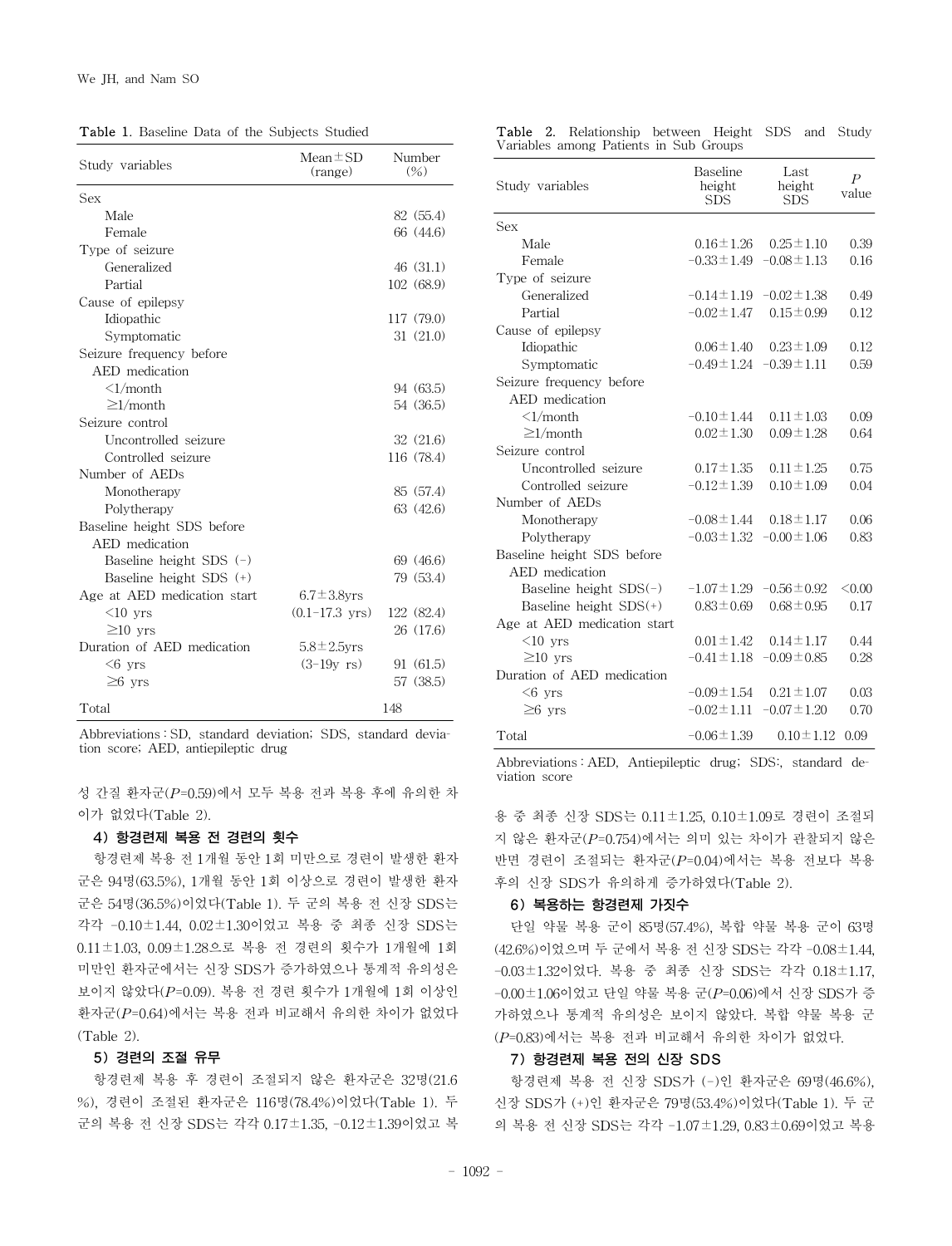후 최종 신장 SDS는 -0.56±0.92, 0.68±0.95로 복용 전 신장 SDS가 (-)인 환자군(*P*<0.05)에서는 신장 SDS가 유의하게 증가 한 반면 복용 전 신장 SDS가 (+)였던 환자군(*P*=0.17)에서는 유의 한 차이가 없었다(Table 2).

# 8) 항경련제 복용 시작 나이

전체 대상 환자의 평균 항경련제 복용 시작 나이는 6.7± 3.8(0.1-17.3)세였으며 복용 시작 나이가 10세 미만인 환자는 122 명(82.4%), 10세 이상인 환자는 26명(17.6%)이었다(Table 1). 복 용 전 신장 SDS는 각각 0.01±1.42, -0.41±1.18이었고 복용 중 최종 신장 SDS는 0.14±1.17, -0.09±0.85로 10세 미만인 환자군 (*P*=0.44)과 10세 이상인 환자군(*P*=0.28)에서 유의한 차이가 없었 다(Table 2).

## 9) 항경련제 복용 기간

전체 대상 환자의 항경련제 평균 복용 기간은 5.8±2.5(3-19.6) 년이었으며 복용 기간이 6년 미만인 환자는 91명(61.5%), 복용 기 간이 6년 이상인 환자는 57명(38.5%)이었다(Table 1). 각각의 군 에서 복용 전 신장 SDS는 -0.09±1.54, -0.02±1.11이었고 복용 후 최종 신장 SDS는 0.21±1.07, -0.07±1.20으로 복용 기간이 6 년 미만이었던 환자군(*P*=0.03)에서 신장 SDS가 유의하게 증가하 였다(Table 2).

고 찰

간질로 진단된 소아들에서 저신장 발생은 흔한 문제이며 가장 중요한 원인으로 생각되는 것은 불량한 영양 섭취이다. 몇몇 연구 자들은 소아 간질 환자에서의 저신장 발생은 식욕 부전증, 씹거나 삼키기 등의 연하장애, 구토 등으로 인해 음식 섭취가 감소하기 때 문이라고 생각하며12, 14) 그 외에도 난치성 소아 간질 환자의 경우 칼슘, 철, 구리, 티아민, 리보플라빈, 니아신 등의 섭취 상태가 정상 소아에 비해 불량하다는 연구도 있다12-14). 이러한 불량한 영양 섭 취로 인해 신장 성장 저하가 발생하는 것은 매우 당연한 일이며 논란의 여지가 없다고 생각된다.

따라서 본 연구에서는 영양 섭취 불량 이외에 소아 간질 환자에 서 신장의 성장에 영향을 줄 수 있는 인자를 찾기 위해 정상적인 구강을 통한 영양 섭취를 하지 않는 경우는 연구 대상에서 제외하 였다.

영양 섭취 불량 이외에 소아 간질 환자에서 성장 부전의 원인으 로 생각되는 것은 항경련제의 부작용이다. Phenytoin, phenobarbital과 carbamazepine은 vitamin D 대사에 영향을 주어 골감 소증과 골다공증 일으킬 수 있다고 알려져 있고<sup>11)</sup>, Wu 등 9은 동 물의 골 실험을 통해 VPA가 연골 형성을 억제하고 성장판의 골화 를 촉진시킴으로써 골 성장을 억제한다고 주장하였다.

하지만 Macardle 등 $^{11)}$ 은 phenytoin, VPA, carbamazepine, ethosuximide, phenobarbital과 같은 항경련제의 혈중 농도가 비 정상적인 성장과 의미 있는 연관이 없다고 주장하였으며, Mikkonen<sup>15)</sup> 등도 간질과 항경련제 치료는 최종 신장이나 신장 성장 에 영향을 주지 않는다는 연구 결과를 발표했다. Vries 등16)은 VPA 치료가 사춘기 여자 환자의 신장 성장과 관련이 없다고 하였 다.

따라서 항경련제와 저신장의 관련성에 대해서는 아직 논란의 여지가 있으며 각각의 약물에 따라 차이는 있겠지만 본 연구에서 는 항경련제를 복용하는 소아 간질 환자에서 신장의 성장은 정상 과 차이가 없었으며 *P*-value 0.09로 통계적으로 유의하지는 않았 으나 전체적으로 평균 신장이 증가하는 경향을 보였다.

신장의 변화와 관련된 인자를 살펴보면 본 연구에서는 성별, 경 련 형태, 간질의 기저 원인, 항경련제 복용 시작 나이는 신장의 변 화와 연관이 없었다. 성별, 경련 형태, 기저 원인이 신장의 변화와 연관이 없음은 Ueberall20)이 장기적으로 lamotrigine(LTG)을 복 용한 남녀에서 성별, 나이에 따른 신장 성장의 의미 있는 차이가 없다고 발표한 결과나 El-Khavat 등 $^{17,18)}$ 과 Vries 등 $^{16)}$ 의 연구 결 과와 일치한다.

항경련제 단일 요법과 복합요법을 비교해보면 El-Khayat 등 1 7)은 복용하는 항경련제 가짓수가 성장과 관련이 없다고 하였으 나 Guo 등20)은 VPA와 LTG를 각각 단일 요법으로 복용한 군보 다 복합적으로 복용한 군에서 의미 있는 혈청 osteocalcin 저하와 저신장이 관찰된다고 하였다. 본 연구에서는 통계적인 유의성에 도달하지는 못했지만 복합 용법으로 치료한 환자보다 단일 요법으 로 치료한 환자에서 *P*-value 0.06으로 치료 후 신장 SDS가 치료 전 신장 SDS에 비해 증가하는 경향을 보였다. 이는 보통 단일 요 법으로 경련 조절이 잘 안되는 경우 복합 요법으로 치료하므로 경 련이 잘 조절되지 않는 환자의 경우에 항경련제를 복합 요법으로 복용하는 경우가 많고 따라서 경련이 잘 조절되는 경우 신장의 성 장에 도움이 된다고 볼 수 있다. 그러나 그 외에도 복합 요법시에 단일 요법에 비해 신장 성장에 영향을 미칠 수 있는 항경련제가 포함될 확률이 높고 또한 여러 가지 항경련제가 서로 상호작용하 여 약물 배설에도 영향을 주기 때문<sup>21)</sup>일 가능성도 있다.

본 연구 결과에 따르면 경련 조절 여부와 항경련제 복용 기간이 소아 간질 환자에서 신장의 변화와 관련된 중요 요인들이었다. 항 경련제 복용 후 경련 조절이 되는 환자에서 신장 SDS가 유의하게 증가하였다. 이는 El-Khayat 등<sup>17, 18)</sup>이 경련 조절 여부와 간질 환 자의 저신장 유발은 관련이 없다고 한 주장과 다르며 경련의 횟수 와 발작 후의 기간이 길수록 간질 환자가 깨어 있는 시간이 감소하 여 식사횟수나 식사량, 전체 열량 섭취에 영향을 주게 되기 때문으 로 생각된다.

항경련제 복용 기간 6년 미만인 군에서는 신장 SDS가 통계적 으로 유의하게 증가한 반면, 복용 기간이 6년 이상인 군에서는 통 계적인 유의성을 보이지는 않았지만 신장 SDS가 오히려 감소하 였다. 이는 Guo 등20 이 장기간의 VPA와 LTG 치료가 특히 복합 사용시에 뼈의 형성을 저하시키고 낮은 골밀도, 저신장을 유발시 킨다고 주장한 것과 Novac 등 $^{22)}$ 의 연구 결과와 일치한다. El-Khavat 등 $^{18)}$ 도 66명의 소아 여자 간질 환자를 대상으로 한 연구 에서 간질 이환 기간이 길수록 저신장을 나타냈다고 보고하였다.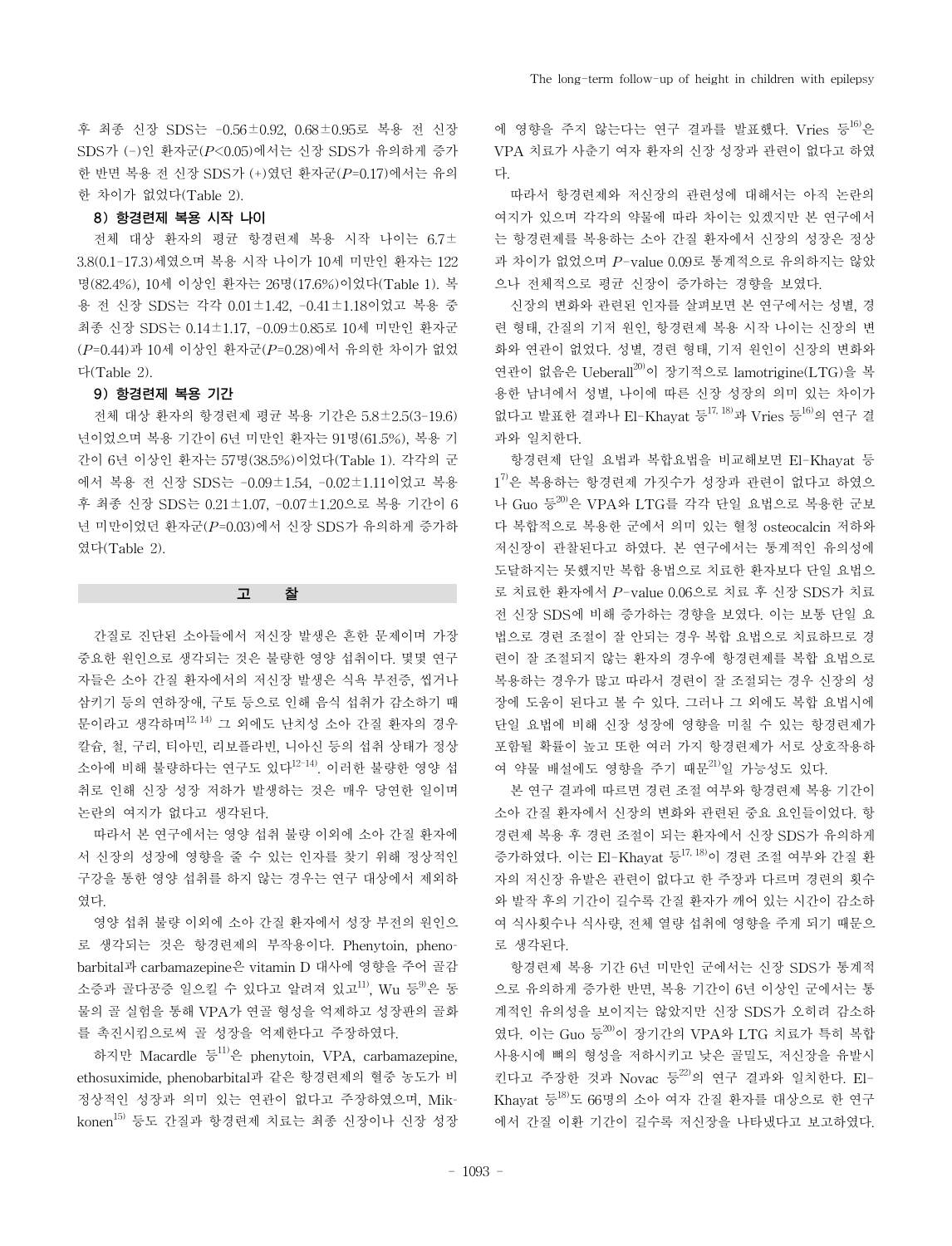이 또한 경련이 조절되지 않을수록 항경련제 복용 기간이 높은 것 과 연관이 있음을 알 수 있다.

또한 항경련제 복용 전의 SDS가 높았던 경우보다 낮았던 경우 에 항경련제 복용 후 신장 SDS가 훨씬 크게 증가하였는데 이는 처음 신장이 작았다하더라도 약물 복용을 하여 경련을 조절한다면 소아 간질 환자에서 신장의 따라잡기가 가능한 것으로 해석할 수 는 있지만 치료 전의 SDS 자체가 신장 성장과 연관이 있는 요인 으로 생각되지는 않는다.

결론적으로 간질과 항경련제 복용 자체가 소아 간질 환자의 신 장의 성장에 영향을 주지는 않으므로 영양 섭취에만 주의를 기울 인다면 간질 소아에서의 성장 저하는 발생하지 않으며 오히려 항 경련제로 경련을 조절하는 것이 신장의 성장에 도움이 된다. 따라 서 항경련제를 이용해 적극적으로 경련 조절을 하되 경련 조절이 된다면 복용하는 항경련제 가짓수와 복용 기간을 줄이는 것이 소 아 간질 환자의 신장 성장에 도움이 되리라 생각된다.

목적: 소아 간질 환자에서 장기적인 신장의 변화 및 그에 영향 을 미치는 인자들에 대해 연구하고자 하였다.

요 약

방법: 1996년 1월부터 2003년 12월까지 부산대학병원 소아과 에서 처음으로 간질 진단을 받은 577명 중 최소 3년 이상 항경련 제를 복용한 148명(남아 82명, 여아 66명)을 대상으로 전향적 연 구를 시행하였다. 항경련제 복용 시작부터 매년 신장 측정을 하였 고 성별, 경련의 형태, 간질의 원인, 항경련제 복용 전 경련 횟수, 경련 조절, 단일 및 복합약물요법, 항경련제 복용 전 신장, 복용시 작 나이, 복용 기간과 같은 인자들에 따라 복용 전과 최종 방문시 의 신장의 변화를 SDS를 구하여 비교 분석하였다.

결 과: 대상 환아의 항경련제 복용 시작 시 평균 연령은 6.69세 였고, 평균 복용 기간은 5.76년이었다. 항경련제 복용 전의 평균 신장 SDS는 -0.059였고 복용 후에는 0.101이었다(*P*=0.09). 복용 전 경련 횟수가 1개월에 1회 미만인 군(*P*=0.09), 단일 약물군(*P*= 0.06)에서는 신장 SDS가 증가하였으나 통계적인 유의성은 보이 지 않았다. 또 복용 후에 경련 조절이 잘 되었던 군(*P*=0.04), 복용 전의 신장 SDS가 (-)인 군(*P*=0.001)과 복용 기간이 6년 미만인 군(*P*=0.02)에서는 신장의 SDS가 유의한 증가를 보였다. 그 외의 군에서는 항경련제 복용 전과 복용 후 평균 신장 SDS에 유의한 차이가 발생하지 않았다.

결론:정상 경구 식이를 하는 소아 간질 환자에서 항경련제 투 여 후 신장 성장은 통계적으로 유의하게 증가하지 않았다. 하지만 경련 조절이 잘 되는 군과 항경련제 치료 기간이 짧았던 군에서 신장 성장이 유의하게 증가하였다.

#### References

1) Hauser WA. Epilepsy Frequency, Causes and Consequences.

NewYork, NY: Demos;1990.

- 2) Camfield PR, Camfield CS. Antiepileptic drug therapy. When is epilepsy truly intractable? Epilepsia 1996;37(suppl 1):S60- 65.
- 3) Mayer SA, Claassen J, Lokin J, Mendelsohn F, Dennis LJ, Fitzsimmons BF. Refractory status epilepticus: frequency, risk factors, and impact on outcome. Arch Neurol 2002; 59:205-10.
- 4) Hanai T. Quality of life in children with epilepsy. Epilepsia 1996;37(suppl 3):28-32.
- 5) McEwan MJ, Espie CA, Metcalfe J. A systematic review of the contribution of qualitative research to the study of quality of life in children and adolescents with epilepsy. Seizure 2004;13:3-14.
- 6) McEwan MJ, Espie CA, Metcalfe J, Brodie MJ, Wilson MT. Quality of life and psychosocial development in adolescents with epilepsy: A qualitative investigation using focus group methods. Seizure 2004;13:15-31.
- 7) Tada H, Wallace SJ, Hughes IA. Height in epilepsy. Arch Dis Child 1986;61:1224-6.
- 8) Kliegman RM, Behrman RE, Jenson HB, Stanton BF. Nelson textbook of pediatrics. 18th ed. Saunders Co, 2007:33-4.
- 9) Wu S, Legido A, De Luca F. Effects of valproic acid on longitudinal bone growth. J Child Neurol 2004;19:26-30.
- 10) Baer MT, Kozlowski BW, Blyler EM, Trahms CM, Taylor ML, Hogan MP. Vitamin D, calcium, and bone status in children with developmental delay in relation to anticonvulsant use and ambulatory status. Am J Clin Nutr 1997;65:1042-51.
- 11) Macardle BM., Mcgowan ME, Greene SA, Miller CS. Anticonversant drugs, growth, and development. Arch Dis child 1987;62:615-7.
- 12) Volpe SL, Schall JI, Gallagher PR, Stallings VA, Bergqvist AGC. Nutrient intake of Children with intractable epilepsy compared with healthy children. J Am Diet Assoc 2007;107: 1014-18.
- 13) Bertoli S, Cardinali S, Veggiotti P, Trentani C, Testolin G, Tagliabue A. Evaluation of nutritional status in children with refractory epilepsy. Nutritional Journal 2006;5-14.
- 14) Trier E, Tomas AG. Feeding the disabled child. Nutrition 1998;14:810-5.
- 15) Mikkonen K, Knip M, Pakarinen AJ, Lanning P, Isojärvi JI, Vainionpää LK. Growth and lipid metabolism in girls and young women with eilepsy during pubertal maturation. Epilepsia 2005;46:1114-20.
- 16) Vries LD, Karasik A, Landau Z, Phillip M, Kiviti S, Goldberg-Stern H. Endocrine effects of valproate in adolescent girls with epilepsy. Epilepsia 2007;48:470-7.
- 17) El-Khayat HA, Shatlah HM, Ali GK, Adbulgani MO, Tomoum HY, Attya HA. Physical and hormonal profile of male sexual development in epilepsy. Epilepsia 2003;44:447- 52.
- 18) El-Khayat HA, Abd El-Basset FZ, Tomoum HY, Tohamy SM, Zaky AA, Mohamed MS et al. Physical growth and endocrinal disorders during pubertal maturation in girls with epilepsy. Epilepsia 2004;45:1106-15.
- 19) Ueberall MA, Normal growth during lamotrigine monotherapy in pediatric epilepsy patients. Epilepsy 2001;46:63-7.
- 20) Guo CY, Ronen GM, Atkinson SA. Long-term valproate and